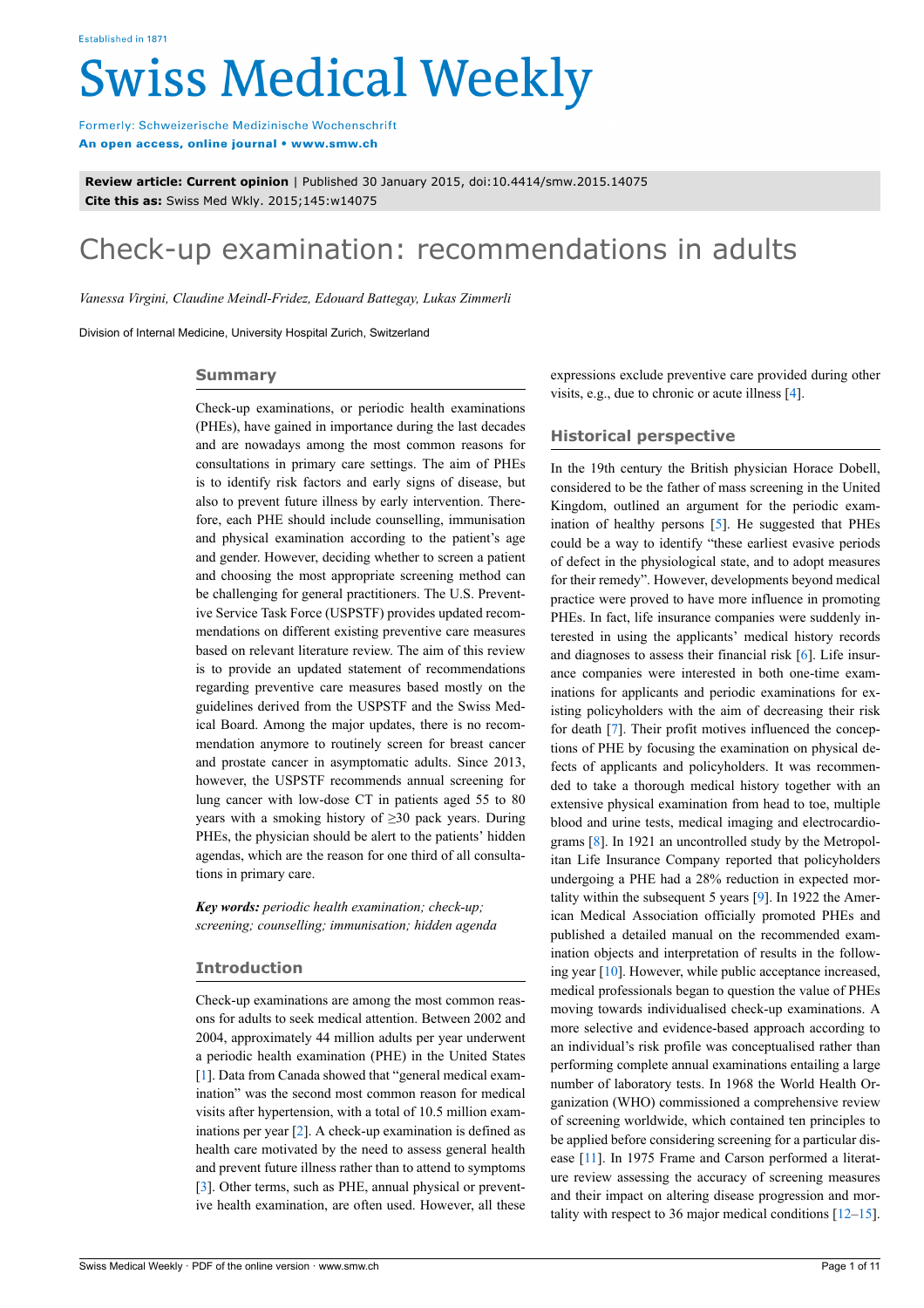In 1979 the Canadian Task Force analysed 78 conditions and examined the strength of available evidence for the effectiveness of screening measures in reducing disease-specific morbidity and mortality [\[16](#page-8-13)]. The group introduced rules of evidence to evaluate the quality of reported data and subsequently updated its recommendations. Finally, in 1984 the US Preventive Service Task Force (USPSTF), a panel formed by the US Department of Health and Human Studies, began to evaluate specific preventive interventions in 60 medical conditions by using explicit criteria and rules of evidence. The group published their first recommendations in 1989 and have issued several updates since then [\[17](#page-8-14)].

# **Assessing and grading the evidence**

The USPSTF provides annual reports to the US Congress by identifying critical evidence gaps in research related to clinical preventive services and recommends priority areas that deserve further examination [[18\]](#page-8-15). The different preventive care measures are evaluated and ranged in a specific recommendation grade based on relevant literature review (grades A, B, C, D and I, see tables 1 and 2) [\[19](#page-8-16)]. In Switzerland, the Swiss Medical Board (SMB), an inter-

disciplinary group consisting of independent experts from medicine, law, ethics and economics, was founded in 2011. The aim of the panel is to assess the cost-effectiveness of various medical procedures [[20\]](#page-8-17).

Further expert committees are responsible for providing guidelines regarding specific medical fields, such as the American Diabetes Association (ADA), the American Thyroid Association (ATA), the European Society of Cardiology (ESC), the European Society of Hypertension (ESH) or the Swiss Atherosclerosis Association (AGLA). This review is mostly based on the USPSTF and SMB recommendations, but also on the opinions of other expert groups.

# **Elements of a check-up examination**

As previously described, the aim of PHEs is to identify risk factors and early signs of disease and also to prevent future illness through early intervention. Therefore, the PHE has to include counselling, immunisation and physical examination tailored to patient's age and sex. Another important component is the so-called "case finding", which involves screening based on the patient's known risk factors in the context of a concomitant disease (e.g., hypertension)

|                                                                                                                                                                                                                                                                                                                                                                                                                                                                                                                                                                                                                                                                                                      |                                                                                             | Table 1: Preventive care services recommended for men, as recommended by the USPSTF [111]. |    |                       |       |    |    |    |                                                                                                                                        |                               |
|------------------------------------------------------------------------------------------------------------------------------------------------------------------------------------------------------------------------------------------------------------------------------------------------------------------------------------------------------------------------------------------------------------------------------------------------------------------------------------------------------------------------------------------------------------------------------------------------------------------------------------------------------------------------------------------------------|---------------------------------------------------------------------------------------------|--------------------------------------------------------------------------------------------|----|-----------------------|-------|----|----|----|----------------------------------------------------------------------------------------------------------------------------------------|-------------------------------|
| <b>Primary prevention</b>                                                                                                                                                                                                                                                                                                                                                                                                                                                                                                                                                                                                                                                                            | Age (y)                                                                                     |                                                                                            |    | <b>Time intervals</b> | Grade |    |    |    |                                                                                                                                        |                               |
|                                                                                                                                                                                                                                                                                                                                                                                                                                                                                                                                                                                                                                                                                                      | 16                                                                                          | 35                                                                                         | 45 | 50                    | 55    | 65 | 75 | 80 |                                                                                                                                        |                               |
| Counselling                                                                                                                                                                                                                                                                                                                                                                                                                                                                                                                                                                                                                                                                                          |                                                                                             |                                                                                            |    |                       |       |    |    |    |                                                                                                                                        |                               |
| Lifestyle                                                                                                                                                                                                                                                                                                                                                                                                                                                                                                                                                                                                                                                                                            |                                                                                             |                                                                                            |    |                       |       |    |    |    | At each PHE <sup>a</sup>                                                                                                               | C                             |
| Smoking                                                                                                                                                                                                                                                                                                                                                                                                                                                                                                                                                                                                                                                                                              |                                                                                             |                                                                                            |    |                       |       |    |    |    | At each PHE                                                                                                                            | A                             |
| Alcohol                                                                                                                                                                                                                                                                                                                                                                                                                                                                                                                                                                                                                                                                                              |                                                                                             |                                                                                            |    |                       |       |    |    |    | At each PHE                                                                                                                            | в                             |
| Sexual behaviour                                                                                                                                                                                                                                                                                                                                                                                                                                                                                                                                                                                                                                                                                     |                                                                                             |                                                                                            |    |                       |       |    |    |    | At each PHE                                                                                                                            | в                             |
| <b>Immunisation</b>                                                                                                                                                                                                                                                                                                                                                                                                                                                                                                                                                                                                                                                                                  |                                                                                             |                                                                                            |    |                       |       |    |    |    |                                                                                                                                        |                               |
| Standard                                                                                                                                                                                                                                                                                                                                                                                                                                                                                                                                                                                                                                                                                             |                                                                                             |                                                                                            |    |                       |       |    |    |    | Review at each PHE                                                                                                                     | Swiss guidelines <sup>j</sup> |
| Influenza                                                                                                                                                                                                                                                                                                                                                                                                                                                                                                                                                                                                                                                                                            |                                                                                             |                                                                                            |    |                       |       |    |    |    | Yearlyb                                                                                                                                | Swiss guidelines              |
| Pneumococcus                                                                                                                                                                                                                                                                                                                                                                                                                                                                                                                                                                                                                                                                                         |                                                                                             |                                                                                            |    |                       |       |    |    |    | Once <sup>c</sup>                                                                                                                      | Swiss guidelines              |
| Cardiovascular disease                                                                                                                                                                                                                                                                                                                                                                                                                                                                                                                                                                                                                                                                               |                                                                                             |                                                                                            |    |                       |       |    |    |    |                                                                                                                                        |                               |
| Hypertension                                                                                                                                                                                                                                                                                                                                                                                                                                                                                                                                                                                                                                                                                         |                                                                                             |                                                                                            |    |                       |       |    |    |    | Every 1-2 y based on BP <sup>d</sup>                                                                                                   | A                             |
| Lipid disorders                                                                                                                                                                                                                                                                                                                                                                                                                                                                                                                                                                                                                                                                                      |                                                                                             |                                                                                            |    |                       |       |    |    |    | Every 5 years                                                                                                                          | A                             |
| Diabetes mellitus                                                                                                                                                                                                                                                                                                                                                                                                                                                                                                                                                                                                                                                                                    |                                                                                             |                                                                                            |    |                       |       |    |    |    | Every $3v^e$                                                                                                                           | B                             |
| Obesity                                                                                                                                                                                                                                                                                                                                                                                                                                                                                                                                                                                                                                                                                              |                                                                                             |                                                                                            |    |                       |       |    |    |    | At each PHE <sup>†</sup>                                                                                                               | B                             |
| AAA                                                                                                                                                                                                                                                                                                                                                                                                                                                                                                                                                                                                                                                                                                  |                                                                                             |                                                                                            |    |                       |       |    |    |    | Once <sup>g</sup>                                                                                                                      | B                             |
| Cancer                                                                                                                                                                                                                                                                                                                                                                                                                                                                                                                                                                                                                                                                                               |                                                                                             |                                                                                            |    |                       |       |    |    |    |                                                                                                                                        |                               |
| Colorectal cancer                                                                                                                                                                                                                                                                                                                                                                                                                                                                                                                                                                                                                                                                                    |                                                                                             |                                                                                            |    |                       |       |    |    |    | Colonoscopy every 10yh                                                                                                                 | A                             |
| Lung cancer                                                                                                                                                                                                                                                                                                                                                                                                                                                                                                                                                                                                                                                                                          |                                                                                             |                                                                                            |    |                       |       |    |    |    | 1x/y with LDCT <sup>i</sup>                                                                                                            | B*                            |
| Prostate cancer                                                                                                                                                                                                                                                                                                                                                                                                                                                                                                                                                                                                                                                                                      |                                                                                             |                                                                                            |    |                       |       |    |    |    | Not recommended<br>routinely <sup>k</sup>                                                                                              | D*                            |
| <b>Thyroid disorders</b>                                                                                                                                                                                                                                                                                                                                                                                                                                                                                                                                                                                                                                                                             |                                                                                             |                                                                                            |    |                       |       |    |    |    | Not recommended<br>routinely                                                                                                           | $\mathbf{I}$                  |
| Depression                                                                                                                                                                                                                                                                                                                                                                                                                                                                                                                                                                                                                                                                                           |                                                                                             |                                                                                            |    |                       |       |    |    |    | at each PHE                                                                                                                            | B                             |
| * controversial recommendations<br><sup>a</sup> only in targeted patients<br><sup>b</sup> in specific risk populations (patients with chronic disease or immunosuppression) <65y<br>c only in specific risk populations (patients with chronic disease or immunosuppression)<br>$^{\text{d}}$ every 2 years if BP <120/80 mm Hg, yearly if BP 120-139/80-89 mm Hg<br><sup>e</sup> in patients with other cardiovascular risk factors<br>f from 6 years old<br><sup>9</sup> in smokers; repeat every 2-3 years if AAA 3-3.9 cm, every 6 months if 4-5.4 cm<br>h alternatives to colonoscopy: faecal occult blood testing once a year, or sigmoidoscopy every 5 years combined with FOBT every 3 years | only recommended by the US Preventive Service Task Force, still controverted in Switzerland |                                                                                            |    |                       |       |    |    |    | AAA = abdominal aortic aneurysm; BP = blood pressure; LDCT = low-dose computed tomography; PHE = periodic health examination; y = year |                               |

<sup>k</sup> not recommended by the US Preventive Service Task Force, recommended by expert committees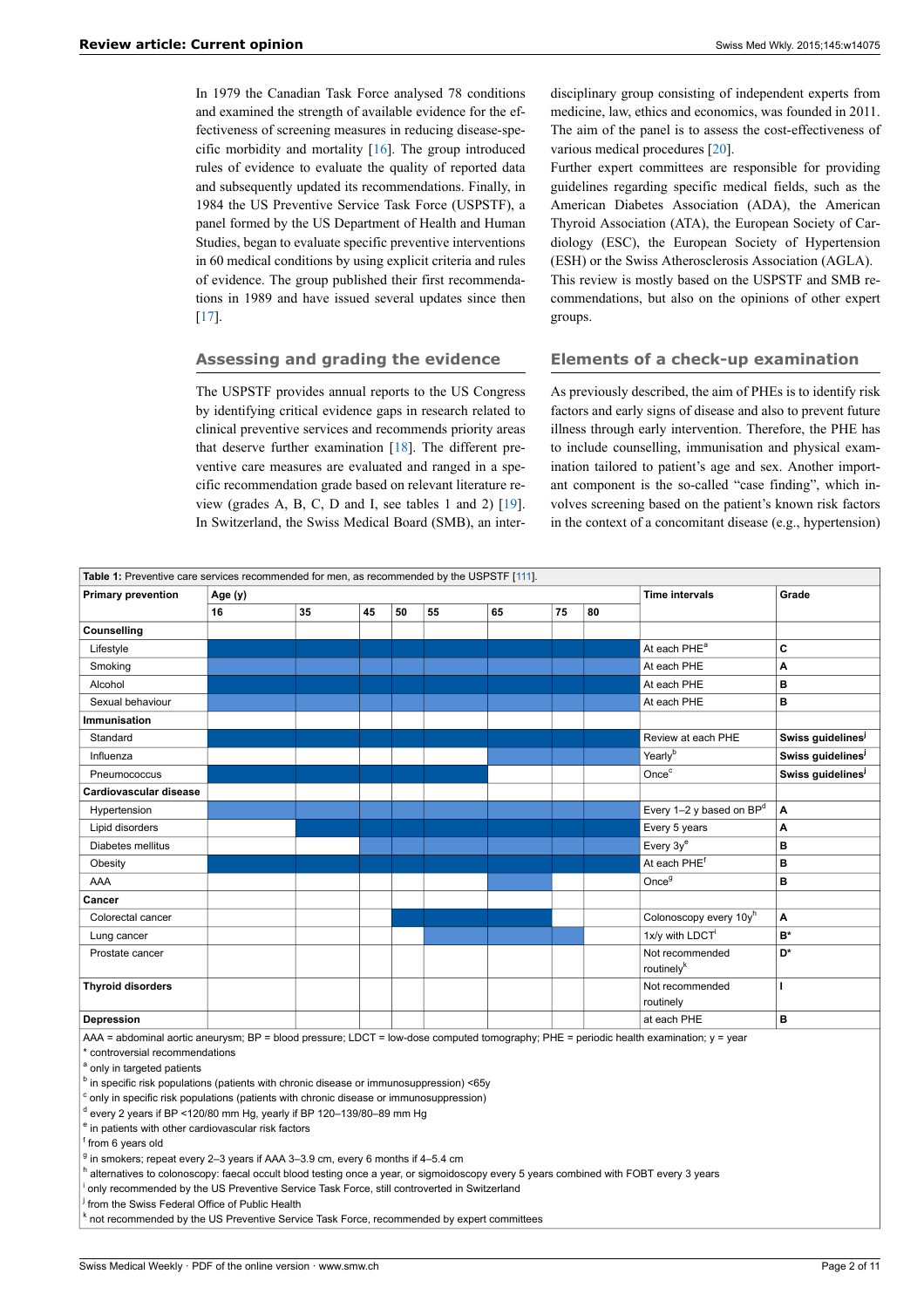or a positive family history (e.g., premature coronary heart disease in a first-degree relative). Furthermore, physicians need to be aware of "hidden agendas", as patients often use PHE as a reason for consultation to raise the issue of a specific problem that troubles them.

# **Primary prevention**

Counselling and immunisations are the cornerstones of primary prevention. In fact, when compared with secondary or tertiary prevention, these preventive measures are harmless, and they have been shown to be clearly more cost-effective [[21\]](#page-8-18). For these reasons, evidence-based primary prevention should be part of the PHE for all patients.

#### **Counselling**

#### *Lifestyle*

Although a healthy lifestyle has been associated with a decreased incidence of cardiovascular disease, there is only a limited health benefit when behavioural counselling is applied to all patients in primary care settings (Grade C) [[22\]](#page-8-19). Therefore, the USPSTF recommends intensive lifestyle counselling for patients with risk factors for cardiovascular and diet-related chronic disease (Grade B) [[23\]](#page-8-20).

#### *Smoking*

Physicians have been shown to be in a strategic position to support their patients in smoking cessation [\[24](#page-8-21)]. Although tobacco use has been reduced worldwide, it still remains an important cause of morbidity and death, with 9,000 deaths associated with tobacco consumption each year in Switzerland [\[25](#page-8-22), [26](#page-8-23)]. Therefore, clinicians should provide smoking cessation interventions for all patients who smoke tobacco (Grade A) [[27\]](#page-8-24). Several meta-analyses have demonstrated a strong correlation between the number and the duration of counselling sessions and the abstinence rate [\[28](#page-8-25)]. Interventions to help patients quit smoking can be based on the 5 A's, a validated five-step algorithm, in which patients are **a**sked about their smoking habits, **a**dvised to quit smoking, **a**ssessed if they are ready to quit smoking, **a**ssisted in their attempt to quit smoking, and finally **a**rranged for followup counselling sessions after smoking cessation [\[28](#page-8-25)]. This

| <b>Primary prevention</b>                                                                                                                                                                                                                                                                                                                                                                                                                                                                                                                                                                                                                                                                                                                                                                                                                                                                                                                                                                                                                                                                      | Age (y) |    |    |    | <b>Time intervals</b> | Grade |    |    |    |                                      |                               |
|------------------------------------------------------------------------------------------------------------------------------------------------------------------------------------------------------------------------------------------------------------------------------------------------------------------------------------------------------------------------------------------------------------------------------------------------------------------------------------------------------------------------------------------------------------------------------------------------------------------------------------------------------------------------------------------------------------------------------------------------------------------------------------------------------------------------------------------------------------------------------------------------------------------------------------------------------------------------------------------------------------------------------------------------------------------------------------------------|---------|----|----|----|-----------------------|-------|----|----|----|--------------------------------------|-------------------------------|
|                                                                                                                                                                                                                                                                                                                                                                                                                                                                                                                                                                                                                                                                                                                                                                                                                                                                                                                                                                                                                                                                                                | 16      | 21 | 26 | 45 | 50                    | 55    | 65 | 75 | 80 |                                      |                               |
| Counselling                                                                                                                                                                                                                                                                                                                                                                                                                                                                                                                                                                                                                                                                                                                                                                                                                                                                                                                                                                                                                                                                                    |         |    |    |    |                       |       |    |    |    |                                      |                               |
| Lifestyle                                                                                                                                                                                                                                                                                                                                                                                                                                                                                                                                                                                                                                                                                                                                                                                                                                                                                                                                                                                                                                                                                      |         |    |    |    |                       |       |    |    |    | At each PHE <sup>a</sup>             | C                             |
| Smoking                                                                                                                                                                                                                                                                                                                                                                                                                                                                                                                                                                                                                                                                                                                                                                                                                                                                                                                                                                                                                                                                                        |         |    |    |    |                       |       |    |    |    | At each PHE                          | A                             |
| Alcohol                                                                                                                                                                                                                                                                                                                                                                                                                                                                                                                                                                                                                                                                                                                                                                                                                                                                                                                                                                                                                                                                                        |         |    |    |    |                       |       |    |    |    | At each PHE                          | B                             |
| Sexual behaviour                                                                                                                                                                                                                                                                                                                                                                                                                                                                                                                                                                                                                                                                                                                                                                                                                                                                                                                                                                                                                                                                               |         |    |    |    |                       |       |    |    |    | At each PHE                          | B                             |
| Immunisation                                                                                                                                                                                                                                                                                                                                                                                                                                                                                                                                                                                                                                                                                                                                                                                                                                                                                                                                                                                                                                                                                   |         |    |    |    |                       |       |    |    |    |                                      |                               |
| Standard                                                                                                                                                                                                                                                                                                                                                                                                                                                                                                                                                                                                                                                                                                                                                                                                                                                                                                                                                                                                                                                                                       |         |    |    |    |                       |       |    |    |    | Review at each PHE                   | Swiss guidelines <sup>1</sup> |
| Influenza                                                                                                                                                                                                                                                                                                                                                                                                                                                                                                                                                                                                                                                                                                                                                                                                                                                                                                                                                                                                                                                                                      |         |    |    |    |                       |       |    |    |    | Yearlyb                              | Swiss guidelines <sup>1</sup> |
| Pneumococcus                                                                                                                                                                                                                                                                                                                                                                                                                                                                                                                                                                                                                                                                                                                                                                                                                                                                                                                                                                                                                                                                                   |         |    |    |    |                       |       |    |    |    | Once <sup>c</sup>                    | Swiss guidelines <sup>1</sup> |
| <b>HPV</b>                                                                                                                                                                                                                                                                                                                                                                                                                                                                                                                                                                                                                                                                                                                                                                                                                                                                                                                                                                                                                                                                                     |         |    |    |    |                       |       |    |    |    | Once (+ revaccination) <sup>d</sup>  | Swiss guidelines              |
| Cardiovascular disease                                                                                                                                                                                                                                                                                                                                                                                                                                                                                                                                                                                                                                                                                                                                                                                                                                                                                                                                                                                                                                                                         |         |    |    |    |                       |       |    |    |    |                                      |                               |
| Hypertension                                                                                                                                                                                                                                                                                                                                                                                                                                                                                                                                                                                                                                                                                                                                                                                                                                                                                                                                                                                                                                                                                   |         |    |    |    |                       |       |    |    |    | Every 1-2 y based on BP <sup>e</sup> | A                             |
| Lipid disorders                                                                                                                                                                                                                                                                                                                                                                                                                                                                                                                                                                                                                                                                                                                                                                                                                                                                                                                                                                                                                                                                                |         |    |    |    |                       |       |    |    |    | Every 5 years <sup>f</sup>           | A                             |
| Diabetes mellitus                                                                                                                                                                                                                                                                                                                                                                                                                                                                                                                                                                                                                                                                                                                                                                                                                                                                                                                                                                                                                                                                              |         |    |    |    |                       |       |    |    |    | Every $3y^t$                         | B                             |
| Obesity                                                                                                                                                                                                                                                                                                                                                                                                                                                                                                                                                                                                                                                                                                                                                                                                                                                                                                                                                                                                                                                                                        |         |    |    |    |                       |       |    |    |    | At each PHE <sup>9</sup>             | B                             |
| Cancer                                                                                                                                                                                                                                                                                                                                                                                                                                                                                                                                                                                                                                                                                                                                                                                                                                                                                                                                                                                                                                                                                         |         |    |    |    |                       |       |    |    |    |                                      |                               |
| Colorectal cancer                                                                                                                                                                                                                                                                                                                                                                                                                                                                                                                                                                                                                                                                                                                                                                                                                                                                                                                                                                                                                                                                              |         |    |    |    |                       |       |    |    |    | Colonoscopy every 10 yh              | A                             |
| Lung cancer                                                                                                                                                                                                                                                                                                                                                                                                                                                                                                                                                                                                                                                                                                                                                                                                                                                                                                                                                                                                                                                                                    |         |    |    |    |                       |       |    |    |    | 1x/y with LDCT <sup>1</sup>          | B*                            |
| Cervical cancer                                                                                                                                                                                                                                                                                                                                                                                                                                                                                                                                                                                                                                                                                                                                                                                                                                                                                                                                                                                                                                                                                |         |    |    |    |                       |       |    |    |    | Every $3-5y$                         | A                             |
| Breast cancer                                                                                                                                                                                                                                                                                                                                                                                                                                                                                                                                                                                                                                                                                                                                                                                                                                                                                                                                                                                                                                                                                  |         |    |    |    |                       |       |    |    |    | Not recommended<br>routinely         | D*                            |
| <b>Thyroid disorders</b>                                                                                                                                                                                                                                                                                                                                                                                                                                                                                                                                                                                                                                                                                                                                                                                                                                                                                                                                                                                                                                                                       |         |    |    |    |                       |       |    |    |    | Not recommended<br>routinely         | Ĭ.                            |
| Depression                                                                                                                                                                                                                                                                                                                                                                                                                                                                                                                                                                                                                                                                                                                                                                                                                                                                                                                                                                                                                                                                                     |         |    |    |    |                       |       |    |    |    | At each PHE                          | в                             |
| Osteoporosis                                                                                                                                                                                                                                                                                                                                                                                                                                                                                                                                                                                                                                                                                                                                                                                                                                                                                                                                                                                                                                                                                   |         |    |    |    |                       |       |    |    |    | Maximum every 2 yearsk               | в                             |
| BP = blood pressure; HPV = human papilloma virus; LDCT = low-dose computed tomography; PHE = periodic health examination; y = year<br>* controversial recommendations<br><sup>a</sup> only in targeted patients<br><sup>b</sup> in specific risk populations (patients with chronic disease or immunosuppression) <65 y<br><sup>c</sup> only in specific risk populations (patients with chronic disease or immunosuppression)<br><sup>d</sup> 1st vaccination possible between 11 and 26 years<br>e every 2 years if BP<120/80 mm Hg, yearly if BP 120-139/80-89 mm Hg<br><sup>t</sup> only in patients with cardiovascular risk factors<br><sup>g</sup> from 6 years old<br>h alternatives to colonoscopy: faecal occult blood testing once a year, or sigmoidoscopy every 5 years combined with FOBT every 3 years<br>only recommended by the US Preventive Service Task Force, still controverted in Switzerland<br>recommended by the US Preventive Service Task Force, not recommended routinely by the Swiss Medical Board<br>$k$ for patients with risk factors for osteoporosis <45 y |         |    |    |    |                       |       |    |    |    |                                      |                               |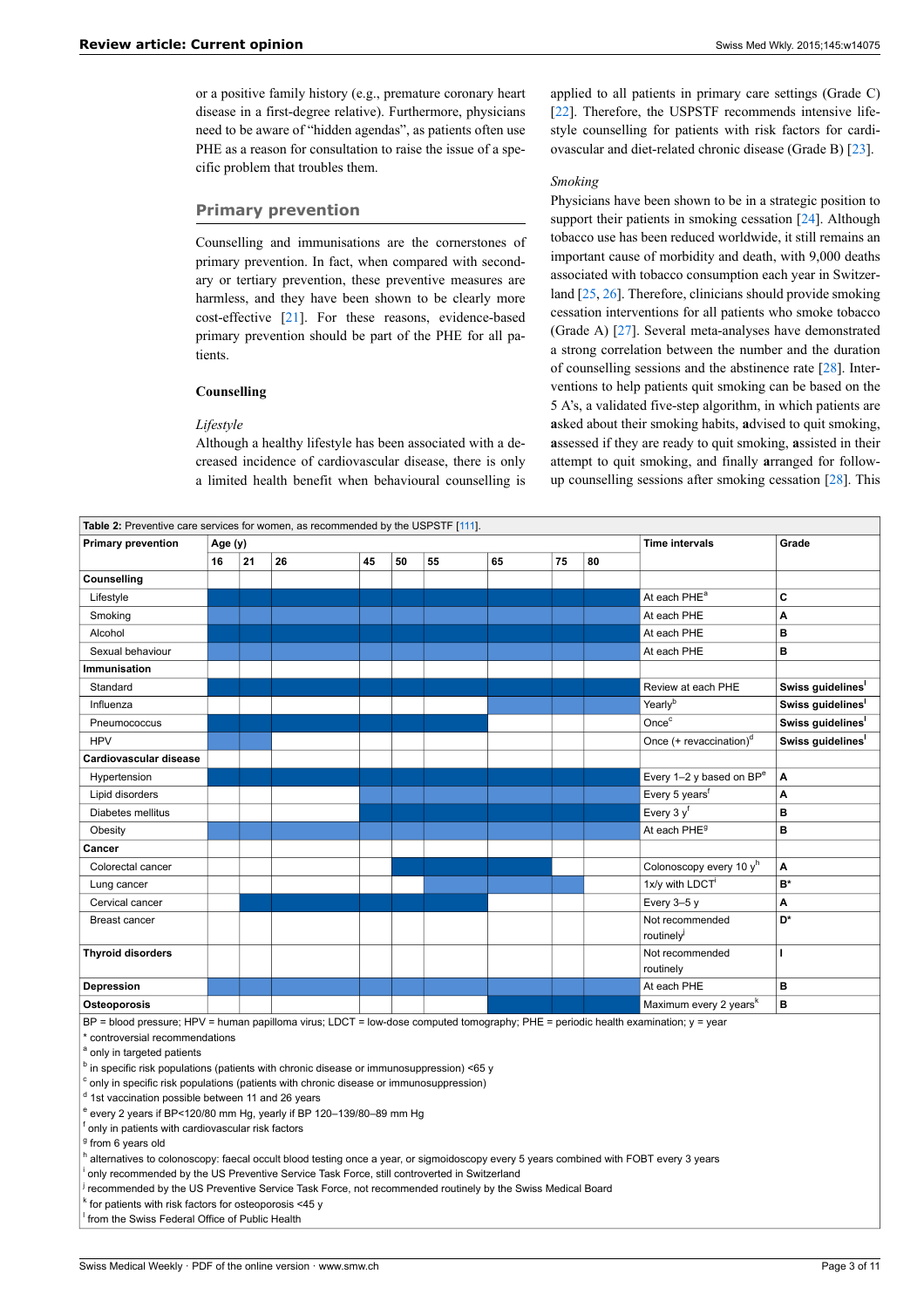algorithm can be used for further lifestyle issues, such as physical inactivity, alcohol misuse and consumption of illicit drugs.

# *Alcohol use*

Alcohol misuse is also one of the most common preventable causes of morbidity and death [[29\]](#page-8-26). It has been shown that one in five individuals is engaged in unhealthy or risky alcohol consumption in Switzerland [\[25](#page-8-22)]. Various systematic reviews showed the efficacy of counselling interventions among patients with alcohol misuse [\[30](#page-8-27), [31\]](#page-8-28). These interventions have also been confirmed to be cost-effective [[32\]](#page-8-29). For these reasons, the USPSTF recommends that physicians screen all their patients for alcohol misuse, and provide brief behavioural counselling sessions to reduce alcohol intake for those who have a risky alcohol con-sumption (Grade B) [[33\]](#page-8-30). There are various available tools, the most validated being the ten-item AUDIT (alcohol use disorders identification test) questionnaire, with the best sensitivity and specificity for screening unhealthy alcohol use [\[34](#page-8-31)]. The four CAGE (cut-down, annoyed, guilty, eyeopener) questions are less sensitive for screening the whole spectrum of alcohol misuse (for example to distinguish alcohol misuse from alcohol abuse or dependence), but can be used to quickly find out if the patient has a problem regarding alcohol consumption [\[35](#page-8-32)].

#### *Sexual behaviour*

As sexually transmitted infections (STIs) are associated with morbidity and potential complications, the USPSTF recommends high intensity behavioural counselling interventions for sexually active patients (Grade B) [\[36](#page-8-33)]. In fact, several meta-analyses have shown that high-intensity behavioural counselling can reduce the incidence of STIs up to thirty percent [[37,](#page-8-34) [38](#page-8-35)].

# **Immunisation**

#### *Standard immunisation*

Clinicians should assess standard immunisation at periodic health examinations and, if indicated, proceed to revaccination. Based on the guidelines of the Swiss Federal Office of Public Health, patients between twenty-five and twenty-nine years or patients considering travelling to endemic parts of the world should receive a revaccination against diphtheria, tetanus and pertussis [\[25](#page-8-22)]. A revaccination against diphtheria and tetanus should then be repeated once at forty-five years and every ten years for patients over sixty-five years. Vaccination against poliomyelitis, hepatitis B virus and measles-mumps-rubella should be assessed and completed if necessary.

#### *Immunisation against influenza*

Each year, infections with seasonal influenza are responsible for 100,000 to 250,000 medical consultations, 1,000 to 5,000 hospitalisations, and 400 to 1,500 deaths in Switzerland, in particular among patients older than 65 years [\[25](#page-8-22)]. An annual immunisation of all patients over sixty-five years of age could significantly reduce the disease burden and the associated costs. It has been shown that influenzaassociated pneumonia and hospitalisations could be reduced by 50% and mortality by 70% in that population with

influenza immunisation [\[39](#page-8-36)]. Specific populations should also be immunised against influenza before 65 years, such as health care workers, and patients with chronic diseases (cardiac or pulmonary disease, renal insufficiency, diabetes mellitus) or immunosuppression (including HIV-infected individuals).

#### *Immunisation against* Streptococcus pneumoniae

In 1993, Gardner et al. showed that pneumococcus immunisation could prevent more than 20,000 deaths in the United States, and that pneumococcal vaccine was used in only 14% of the cases in which an immunisation was primarily indicated [[40\]](#page-9-0). Since then, efforts to promote pneumococcal vaccination have been made, but the burden of disease still remains very important [[41\]](#page-9-1). Therefore, the Swiss Federal Office of Public Health recommends immunising risk populations with the 13–conjugated-valent vaccine [\[25](#page-8-22)]. The specific risk populations are characterised by chronic diseases (cardiac, pulmonary, hepatic, renal or haematological disorders), neoplasia, transplantation and immunosuppression (autoimmune disorders, HIV infection, medicine associated immunosuppression, immunodeficiency and functional or anatomical asplenia) [[25\]](#page-8-22). Systematic immunisation of patients older than sixty-five years is not indicated any more.

#### *Immunisation against human papilloma virus*

The Swiss Federal Office of Public Health recommends immunisation against human papilloma virus (HPV) for all females between eleven and fourteen years, with a revaccination between fifteen and nineteen years [[25\]](#page-8-22). Based on clinical evaluation, immunisation could be administered until the age of twenty-six years. Both vaccines available in Switzerland provide protection against HPV-types 16 and 18, responsible for cervical cancer. Only one vaccine provides immunisation against HPV-types 6 and 11, which have been associated with genital warts. Recommendations regarding immunisation against HPV among males to prevent penile or anal cancer and potentially transmission of the virus are emerging. In fact, the Australian National HPV Vaccination Program Register has recently recommended immunising young males against HPV [[42\]](#page-9-2). However, systematic vaccination of males is not yet recommended in Switzerland.

#### *Other immunisations*

People with a negative history for varicella zoster virus (VZV) infection under 40 years of age should be actively immunised against VZV. The immunisation is especially recommended in women wishing to become pregnant or in healthcare workers. The Swiss Federal Office of Public Health recommends immunisation against hepatitis A virus for patients who have chronic liver disease, who live in endemic parts of the world, who use intravenous drugs, who are in contact with people living in endemic parts or using intravenous drugs, who work in specific laboratories or as drainers, and in men who have sex with men [\[25](#page-8-22)]. Immunisation against tick-borne encephalitis virus is indicated in people living in endemic parts of the world [[25](#page-8-22)].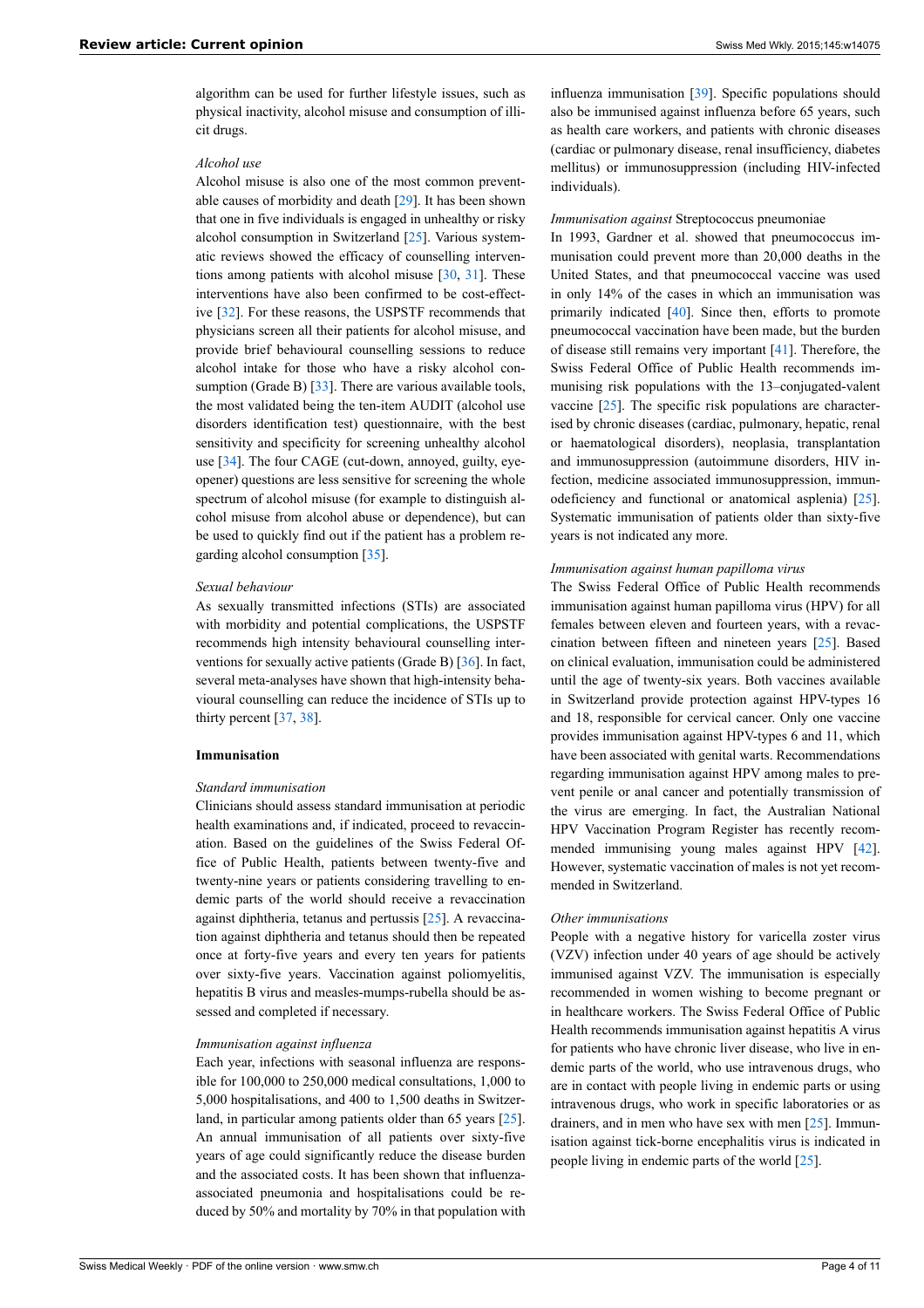#### **Screening**

Screening tests are designed to identify a disease among asymptomatic individuals. Based on the WHO guidelines, screening tests should adhere to various principles [\[11](#page-8-10)]. First, the condition should be a relevant health issue and include a latent phase where validated tests can be performed. The screening tests have to be not only economically acceptable but also in terms of balance of benefits and harms for the population. Finally, there should be an available and validated treatment for the diagnosed condition.

#### **Cardiovascular disease**

#### *Hypertension*

Hypertension is defined as a systolic blood pressure >140 mm Hg and/or diastolic blood pressure >90 mm Hg [\[43](#page-9-3)]. As controlled hypertension is associated with a risk reduction of 50% for heart failure, 40% for cerebrovascular accidents and 25% for myocardial infarction, it is recommended to routinely screen for hypertension in patients 18 years or older (Grade A) [[44,](#page-9-4) [45\]](#page-9-5). Recommendations concerning the intervals between blood pressure measurements are unclear. According to expert opinion, blood pressure should be measured every two years when systolic blood pressure is <120 mm Hg and diastolic blood pressure is <80 mm Hg and annually if the systolic and diastolic blood pressure values are 120–139 mm Hg and 80–89 mm Hg, respectively [[45\]](#page-9-5).

#### *Abdominal aortic aneurysm*

Men aged sixty-five to seventy-five years who have ever smoked should be screened once for abdominal aortic aneurysm (AAA) by ultrasonography (Grade B) [[46\]](#page-9-6). Recommendations for men who have never smoked are unclear (Grade C). Routine screening for AAA in women is not recommended by the USPSTF (Grade E). A surgical intervention is required if an AAA ≥5.5 cm is diagnosed. Ultrasonography should be repeated in a two to three year interval for AAA of 3 to 3.9 cm, and every 6 months for those with a diameter from 4 to 5.4 cm [[46,](#page-9-6) [47](#page-9-7)].

#### *Obesity*

Prevalence of obesity has increased by 10% to 40% in Europe during the last decade among both adults and children [[25\]](#page-8-22). Obesity, defined as a body-mass-index (BMI)  $>$ 30.0 kg/m<sup>2</sup> (in children defined as age and genderspecific BMI at ≥95th percentile) has been associated with an increased risk to develop cardiovascular and cerebrovascular disease, as well as cancer and diabetes mellitus [[48,](#page-9-8) [49](#page-9-9)]. A systematic screening for obesity with BMI calculation is recommended in all patients, beginning at the age of six years (Grade B)  $[49, 50]$  $[49, 50]$  $[49, 50]$  $[49, 50]$  $[49, 50]$ . Patients with a BMI >30  $\text{kg/m}^2$  should be offered multimodal behavioural interventions (Grade B), as intensive behavioural counselling has been shown to reduce weight and cardiovascular risk factors and to improve glucose tolerance [\[50](#page-9-10)]. Time intervals between BMI measurements are still uncertain.

#### *Lipid disorders*

Screening for cholesterol disorders is recommended every five years for men aged thirty-five years or older (Grade

A) and for women with cardiovascular risk factors aged forty-five years or older (Grade A) [[51\]](#page-9-11). Recommendations regarding women who are not at increased cardiovascular risk are not clear (Grade C) [[51\]](#page-9-11). However, screening guidelines concerning lipid disorders differ between expert groups. AGLA recommends screening for lipid disorders among all individuals aged forty years or more, regardless of gender [\[52](#page-9-12)]. Based on the AGLA recommendations, screening for lipid disorders should be repeated every five years for low-risk patients (ten-year cardiovascular risk <10%) and every two to five years for intermediate-risk patients (ten-year cardiovascular risk 10%–20%) [[52\]](#page-9-12). Lipidmeasurement should then be repeated more frequently based on the clinical situation for patients with a high or very high risk (ten-year cardiovascular risk >20%, confirmed coronary heart disease, atherosclerosis, diabetes mellitus with end-organ damage such as stroke, coronary heart disease and nephropathy, or glomerular filtration rate  $\leq 60$  ml/min/1.73 m<sup>2</sup>). ESC recommends screening for lipid disorders in men aged forty years or more, in women aged fifty years or more or in post-menopausal women, even if asymptomatic [\[53](#page-9-13)].

Several studies have demonstrated a risk reduction of 30% for developing cardiovascular disease among individuals with high total or low HDL cholesterol who take statins [[54\]](#page-9-14). AGLA provides indications to initiate a lipid-lowering therapy based on the different ten-year risk groups. Although there is no upper age limit for screening lipid disorders, the initiation of a statin-therapy among patients older than seventy-five years of age should be evaluated individually [[55\]](#page-9-15). Furthermore, physicians must be aware that in a high-risk primary prevention setting, a meta-analysis did not find evidence for the benefit of statin therapy on allcause mortality [[56](#page-9-16)].

#### **Osteoporosis**

Screening for osteoporosis with bone-densitometry (DXA) is recommended for all women aged sixty-five years or older (Grade B) and for younger females with an increased risk to develop osteoporosis [[57\]](#page-9-17). Routine screening for osteoporosis among asymptomatic men without risk factors is not recommended (Grade I) [[57\]](#page-9-17). The ten-year risk can be assessed by using the FRAX-instrument (Fracture Risk Assessment), based on clinical data, such as age, BMI, family history, tobacco use and alcohol consumption [[58\]](#page-9-18). Lifestyle counselling concerning healthy diet and exercise promotion is recommended for all post-menopausal women to prevent bone-loss, whereas pharmacological intervention is indicated among women aged 50 years or older with a history of vertebral or hip fracture, a femoral or spine T-score of -2.5 or lower at DXA or a T-score of –1 to –2.5 together with an elevated FRAX-score [\[59](#page-9-19)]. According to the USPSTF, there is currently insufficient evidence to recommend vitamin D and calcium supplementation in primary prevention (Grade I) [[60\]](#page-9-20).

#### **Depression**

All patients should be screened for depression in primary care settings (Grade B) [[61\]](#page-9-21). There are various available screening tools, but it has been shown that asking only two short questions ("Over the past two weeks, have you felt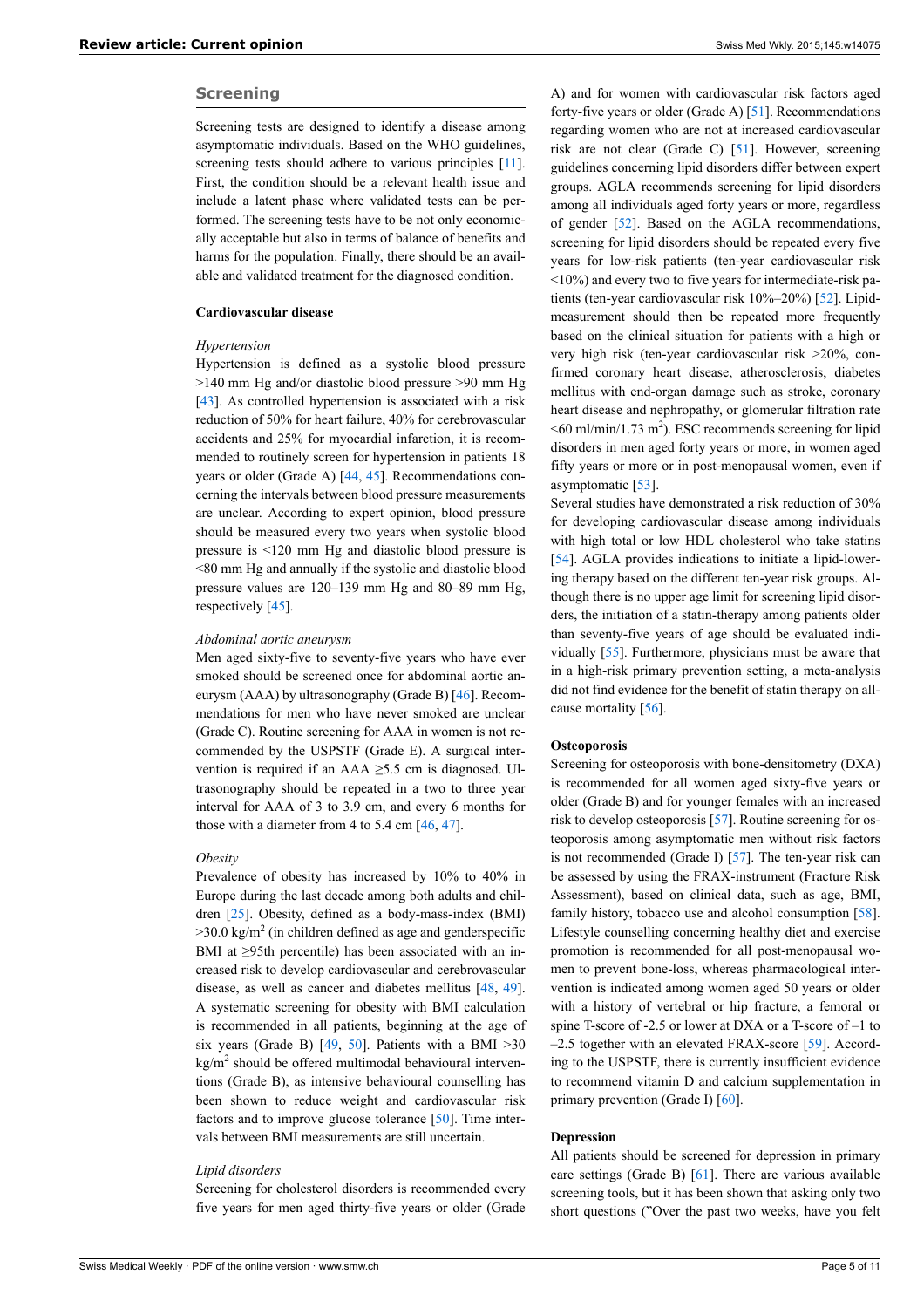down, depressed, or hopeless?" and "Over the past two weeks, have you felt little interest or pleasure in doing things?") may be as effective to screen for depression compared to more elaborated questionnaires [\[62](#page-9-22)]. Once depression is detected, clinicians should apply standard diagnostic criteria to assess the type and severity of depression.

#### **Cancer**

#### *Colorectal cancer*

All men and women aged fifty to seventy-five years should undergo screening for colorectal cancer (Grade A) [\[63](#page-9-0)]. Screening of people older than eighty-five years is clearly not indicated (Grade D), whereas screening among those between seventy-six and eighty-five years should be assessed individually (Grade C) [[63\]](#page-9-0). The USPSTF recommends three possible screening procedures: colonoscopies every ten years, annual faecal occult blood testing (FOBT), or sigmoidoscopies every 5 years combined with faecal occult blood testing every three years. Although colonoscopy has been shown to have the best sensitivity and specificity, annual testing for faecal occult blood alone can also significantly reduce mortality [\[64](#page-9-1)]. Serious complications associated with colonoscopy occur in 25 cases per 10,000 procedures [[65\]](#page-9-2). The screening method should therefore be chosen in a decision-sharing context. Moreover, there is insufficient evidence to recommend computed tomographic colonography and faecal DNA testing at the moment (Grade I) [\[63](#page-9-0)]. We recommend colonoscopy with the possibility of an immediate polypectomy as first-choice screening method, as polyps can evolve into cancer over the course of years. A population-based observation study from Switzerland showed that colorectal cancer screening by colonoscopy markedly reduced not only the incidence of colorectal cancer but also cancer-related death [[66\]](#page-9-23). Furthermore, Swiss insurance companies cover the costs for screening colonoscopies since 2013.

#### *Cervical cancer*

Cervical cancer is the third most common cause of cancer in females worldwide [\[67](#page-9-4)]. Several observational studies showed that cervical cytology testing can reduce mortality due to cervical cancer up to 60% and is associated with better cure rates [\[68](#page-9-24), [69](#page-9-25)]. Therefore, screening for cervical cancer is recommended in all women aged twenty-one to sixty-five years with Papanicolaou testing (Grade A) [\[70](#page-9-7)]. Regarding screening intervals, women between thirty and sixty-five years of age should be screened every three years, or every five years if they wish a longer interval (Grade A). However, screening for cervical cancer is not indicated in women younger than twenty-one years or older than sixty-five years with adequate previous testing and no increased risk for cervical cancer (Grade D) [\[70](#page-9-7)].

# **Case finding and controversies**

Although clinical studies were able to provide strong evidence about screening methods to clarify international guidelines, robust data on benefits and harms regarding several screening tests are still lacking, and international recommendations are conflicting.

#### **Cardiovascular**

#### *Diabetes*

Screening for type 2 diabetes mellitus is recommended in adults with a sustained blood pressure  $\geq$ 135/80 mm Hg (Grade B) [[71\]](#page-9-8). The USPSTF concluded that there was insufficient evidence to recommend systematic screening for type 2 diabetes mellitus among adults with blood pressure values  $\leq$ 135/80 mm Hg (Grade I), because long-term outcomes are still uncertain. However, ADA recommends screening for diabetes in asymptomatic adults of any age with a BMI  $\geq$ 25 kg/m<sup>2</sup> who have at least one additional risk factor for diabetes (physical inactivity, severe obesity, high-risk ethnicity, hypertension, low HDL cholesterol or elevated triglyceride level, haemoglobin-A1c  $\geq$ 5.7%, impaired fasting glucose, women with gestational diabetes or polycystic ovarian syndrome, positive history for cardiovascular disease, first-degree relative with diagnosed diabetes) or among all individuals ≥45 years of age, in three-year intervals (Grade B) [[72\]](#page-9-9). The validated tests to screen for diabetes mellitus are haemoglobin  $A_{1c}$  (normal if <5.7%) or fasting blood glucose measurements (normal if <5.6 mmol/l), and oral glucose tolerance test (normal if 2h-plasma glucose <7.8 mmol/l).

#### *Coronary heart disease*

Screening for coronary heart disease (CHD) among asymptomatic adults at low risk for cardiovascular events with resting or exercise electrocardiography and cardiac computed tomography (CT) is not recommended (Grade D) [[73\]](#page-9-26). There is insufficient evidence to recommend screening for patients at intermediate or high risk for CHD events (Grade I). In order to assess a patient's risk level, clinicians may use the Framingham calculator, which provides the patient's ten-year risk assessment (high risk if greater than 20%, intermediate risk if 10 to 20%, low risk if less than 10%) or the AGLA risk calculator, respectively [[52\]](#page-9-12).

The SMB recently considered that screening for CHD among patients at intermediate or high risk could be performed with cardiac CT instead of invasive coronary angiogram if medical imaging is required [\[20](#page-8-17)]. However, physicians and patients need to be aware that cardiac CT can lead to incidental findings, as it enables visualisation of both cardiac and extracardiac structures. Suspicious pulmonary nodules represent in particular the vast majority of clinically significant extracardiac incidental findings [[74\]](#page-9-27), and may lead to further potentially invasive procedures, such as bronchoscopies or needle biopsies. A future challenge will be to quantify the benefit arising from searching for extracardiac findings in randomised controlled longterm studies for both the patient and the health care system [[74\]](#page-9-27). In the light of the current available data, we therefore suggest cardiac CT in patients at intermediate risk when the result is reasonably expected to lead to change in management upon reclassification to a lower or higher risk group.

#### **Thyroid disorders**

Screening for thyroid dysfunction is subject to controversies worldwide. ATA recommends screening for thyroid dysfunction by measuring thyroid stimulating hormone (TSH) every five years among patients thirty-five years of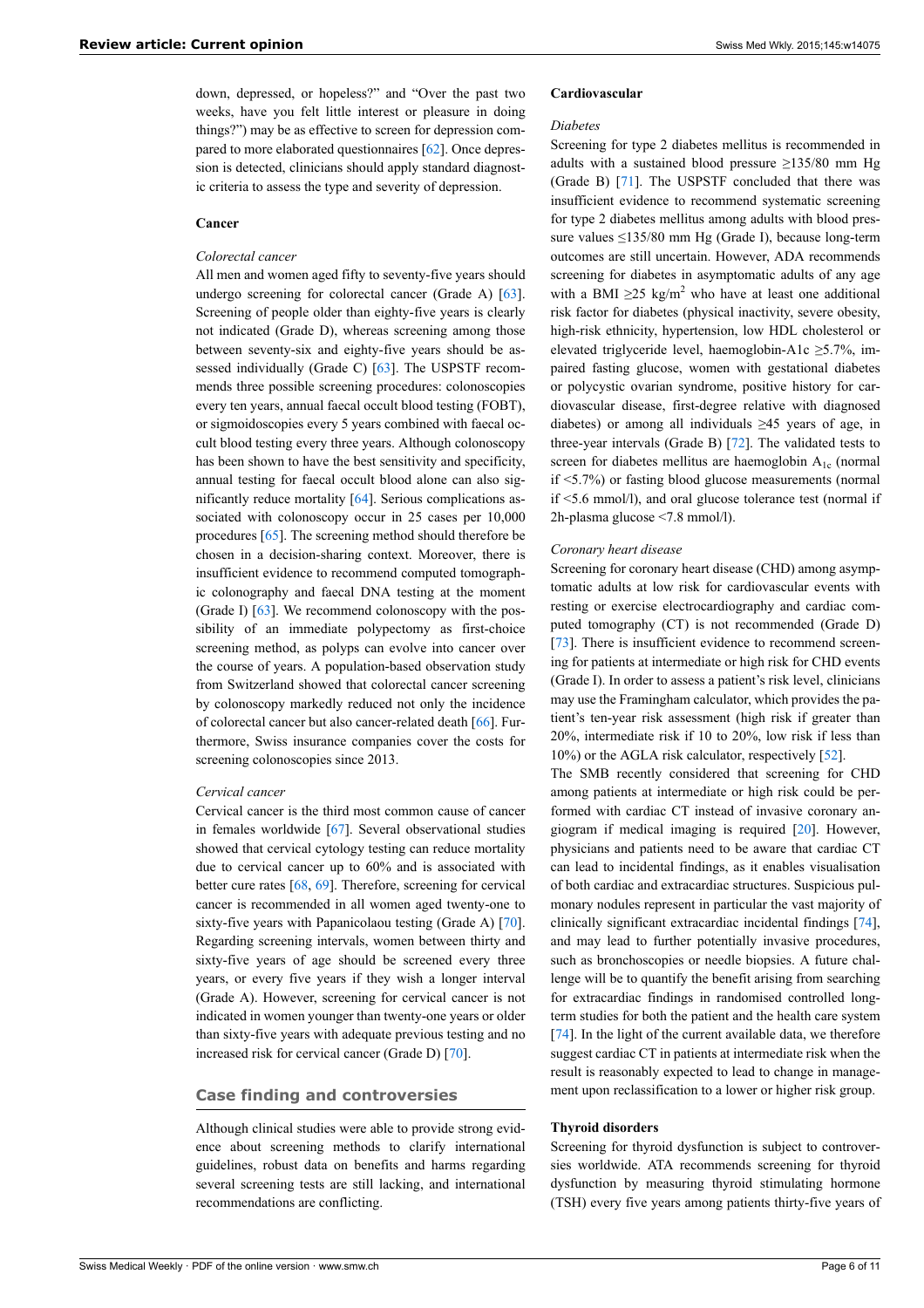age or older, even if they are asymptomatic [[75\]](#page-9-28). Although prevalence of thyroid dysfunction is high, particularly for subclinical and overt hypothyroidism (4 and 2%, respectively), the USPSTF concluded that there is insufficient evidence to recommend or advise against screening with TSH measurement among asymptomatic adults (Grade I) [\[76](#page-9-29)–[78\]](#page-9-30). However, it has recently been shown that thyroid dysfunction may be associated with adverse clinical outcomes even if subclinical. For instance, studies have reported that subclinical hypothyroidism may be associated with an increased risk of developing CHD and heart failure, in particular if TSH  $\geq$ 10 mU/l [\[79](#page-9-31), [80\]](#page-9-32). In subclinical hypothyroidism with TSH 5–10 mU/l a reduction of all-cause mortality was observed whereas for subclinical hyperthyroidism all-cause mortality and cardiovascular morbidity were increased, respectively [[81\]](#page-9-33). Nevertheless, further studies are needed to clarify the benefits of systematic screening in asymptomatic persons.

#### **Cancer**

#### *Lung cancer*

As lung cancer is the leading cause of cancer death in the United States, and as it is associated with a poor outcome if diagnosed at an advanced stage, the USPSTF recently up-dated the recommendations regarding screening [\[82](#page-9-34), [83](#page-9-35)]. In fact, it is recommended since 2013 to proceed to annual screening for lung cancer with low-dose CT (LDCT) in patients aged fifty-five to eighty years with a smoking history of thirty pack-years, who are currently smoking or have quit smoking within the past fifteen years (Grade B) [\[82](#page-9-34)]. Several studies, including a large randomised, controlled trial, have reported evidence that annual screening for lung cancer with LDCT among high-risk individuals can significantly reduce the number of lung cancer-associated deaths (relative reduction in mortality of 20% [95% confidence interval  $6.8-26.7$ , p-value = 0.004]) [\[84](#page-9-36)]. For patients who have quit smoking more than fifteen years ago, or for those with limited life expectancy or contraindications to undergoing curative lung surgery, screening is not indicated or should be ceased [[82\]](#page-9-34). However, the SMB recently stated that screening for lung cancer with positron-emission tomography/CT is not recommended [\[20](#page-8-17)].

In this controversial situation, and in the light of the available data, we only recommend screening for lung cancer with LDCT if patient and physician are committed to pursue follow-up investigations as detection of abnormalities often require further evaluation involving needle biopsy and/ or surgery. We would like to underline, that prevention, rather than screening, is the most effective strategy for reducing the long-term burden of lung cancer, and doctors should therefore provide smoking cessation interventions for all patients who smoke tobacco (see above).

#### *Breast cancer*

In past years, screening for breast cancer was recommended in Switzerland for all women aged fifty to seventy-four years. In fact, the USPSTF stated in 2009 that screening mammography is recommended every two years in women between fifty and seventy-four years of age (Grade B) [\[85](#page-10-1)]. Nevertheless, based on the analyses of several random-

ised controlled trials and observational studies conducted between 1963 and 1991, the SMB changed its guidelines in December 2013. They concluded that screening for breast cancer with mammography presented an unfavourable cost-effective rate [[20,](#page-8-17) [86\]](#page-10-2). In fact, most studies have shown that screening for breast cancer was associated with a limited reduction in mortality. Among 1,000 regularly screened women, only one to two deaths due to breast cancer could be avoided compared with 1,000 women who were not regularly screened [[20,](#page-8-17) [87\]](#page-10-3). Furthermore, false positive results have been associated with unnecessary complementary investigations, overtreatment and increased psychological burden. These observations lead to two major recommendations: systematic screening for breast cancer with mammography is not recommended, and currently undergoing systematic screening programmes should be limited in time  $[20]$  $[20]$ . As there is a marked difference between US and Swiss recommendations, physicians need to clearly explain to the patients what are the potential harms and benefits of breast cancer screening. The decision to proceed to breast cancer screening or to interrupt a screening program should be then done in a physician-patient decision-sharing context.

#### *Prostate cancer*

Prostate cancer is the third most common cancer among men. Its incidence increases with age, especially after fifty years. Deaths associated with prostate cancer are rare before the age of sixty years. In fact, 70% of deaths occur after 75 years of age [\[88](#page-10-4)].

Controversies regarding screening for prostate cancer with Prostate-Specific-Antigen (PSA) lead to major changes in recommendations worldwide. The SMB and the Swiss Academy of Medical Sciences declared in 2011 that systematic screening for prostate cancer with PSA-measurement was not recommended anymore because of the limited effect of screening on global mortality and specific mortality, and the potential associated dangers related to biopsy and treatment [[20\]](#page-8-17). Nevertheless, the Swiss Society of Urology recommended individualising PSA-based screening for prostate cancer, and serial measurements in the following years [\[89](#page-10-5)]. The USPSTF also reviewed their guidelines and currently recommends against systematic prostate cancer screening based on PSA measurement (Grade D) [[90\]](#page-10-6).

The members of the USPSTF based their recommendations on the fact that false-positive results are common (13% cumulative risk for at least one false-positive result after four PSA measurements) and that biopsy due to a false positive result may occur in 5.5% of cases [\[91](#page-10-7)]. Furthermore, it has been reported that biopsy-related complications are often encountered (50% have persistent haematospermia, 22% haematuria, 3% fever), and likewise treatment-associated harms [[92\]](#page-10-8). Studies have shown that radical prostatectomy is associated with a 30% increased absolute risk for erectile dysfunction and 20% for urinary incontinence in comparison with a non-invasive attitude after 1 to 10 years. Radiation therapy is also associated with an increased risk to develop erectile dysfunction (17% increase in absolute risk) and bowel dysfunction after 1 to 10 years [[93,](#page-10-9) [94](#page-10-10)].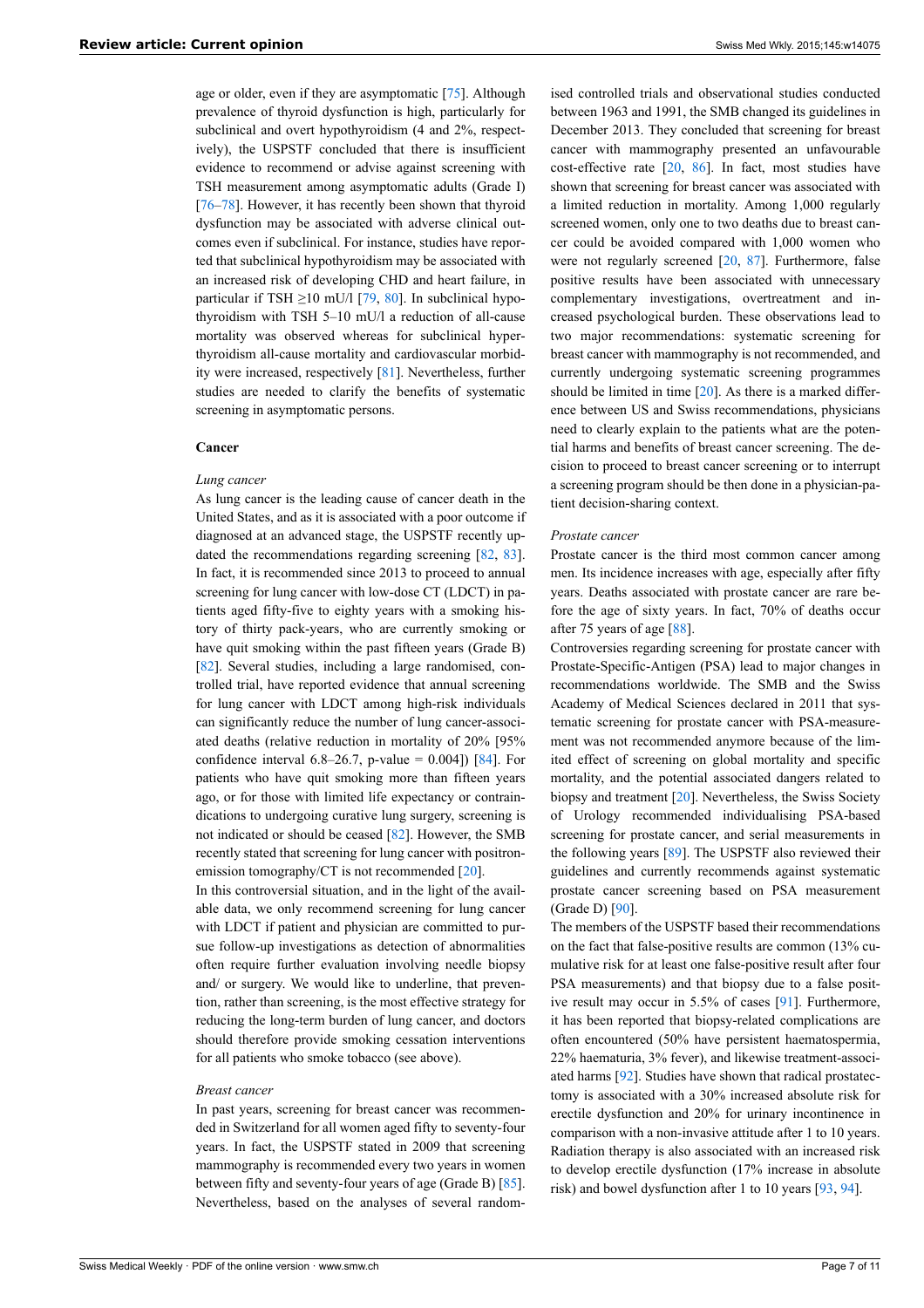In conclusion, PSA-based screening for prostate cancer should not be performed systematically any more. Clinicians should individualise their decision to screen for prostate cancer and clearly inform their patients on the benefits and potential harms associated with an eventual false-positive result [[20\]](#page-8-17). In our opinion, the patient must be engaged in explicit and informed decision making with their physician before initiating or continuing prostate cancer screening.

#### **Hidden agenda**

When patients request a check-up, physicians may assume it is for detection of asymptomatic disease. However, a prospective study has shown that the majority of patients requiring a check-up were motivated by specific symptoms and health concerns and did not consist of "asymptomatic" patients who primarily scheduled a consultation for preventive issues [\[95](#page-10-11)]. Patients disclosed their symptoms and concerns once they were talking directly with the physician. However, one in three patients had one or more hidden agendas leading to the check-up [[95\]](#page-10-11). When patients' expectations are not met, patient satisfaction is likely to be decreased, which can lead to reduced adherence to therapy, increased health care utilisation, more frequent malpractice litigation, and switching doctors or health plans [\[96](#page-10-12)–[100](#page-10-3)]. Being alert to behavioural and verbal cues is important in order to recognise and identify hidden agendas and to improve the physician-patient relationship.

# **Do check-up examinations make sense?**

Opponents of check-up consultations state that head-to-toe examination, accompanied by comprehensive multiphasic investigation and laboratory screening is outdated. They report that time needed to conduct a PHE is twice the time needed for a regular medical consultation. They deplore that unnecessary investigations, which are not based on evidence, are ordered for healthy individuals [\[101\]](#page-10-13). Furthermore, potentially harmful examinations, such as wholebody CT scanning, are promoted especially when it comes to exclusive PHEs for managers [[102](#page-10-5)]. The opponents argue that some preventive care services should be performed during regular physician consultations regarding case-findings or during acute care visits [\[101\]](#page-10-13). They claim that preventive measures have a more powerful effect when performed at the occasion of an acute or chronic office visit rather than at a special check-up visit  $[103]$ .

Supporters of PHEs argue that these kinds of consultations might improve two critical elements of care: relationship building and preventive care [\[104\]](#page-10-15). In fact, it might be difficult for busy general practitioners (GPs) to dedicate enough time for preventive care as patients consult their GPs more for specific complaints than for advice on prevention. To fully satisfy the USPSTF recommendations, a patients' panel of 2,500 individuals would need 1773 hours of a physician's annual time, representing a total of 7.4 hours per working day only to provide preventive care services [\[105\]](#page-10-16). Thus, longer scheduled visits allow the physicians to carry out preventive measures more frequently

and to obtain a more holistic view on their patients by discussing their social networks (patients' families, works and social lives) [\[103,](#page-10-14) [105](#page-10-16)]. Furthermore, these consultations provide opportunities to screen for less obvious conditions, such as depression [[61,](#page-9-21) [104\]](#page-10-15).

Beyond the discussion whether preventive care should be provided by physicians seeing patients for acute visits or during PHEs, physicians ask for new methods of preventive care delivery, as preventive services currently recommended by the USPSTF require an unreasonable amount of time [\[105\]](#page-10-16). They request a clearer focus on which services can be best provided and by whom [\[105\]](#page-10-16).

#### **Are check-up examinations harmful?**

A recently published Cochrane systematic review concluded that general health examinations were not associated with an increase or decrease in all-cause mortality (RR 0.99, [95%CI, 0.95–1.03]) and disease specific mortality [[106](#page-10-17)]. Data were available from 14 randomised controlled trials involving more than 182,000 patients. A total of 8 trials reported on cardiovascular mortality (RR 1.03, [95% CI, 0.91–1.17]) with substantial heterogeneity, and 8 trials reported on cancer mortality (RR 1.01, [95% CI, 0.92–1.12]) with moderate heterogeneity. Furthermore, no effect was found on hospital admission rates, disability, additional physician visits or absence from work. The review excluded studies which targeted specific diseases or which evaluated specific tests. This could theoretically underestimate the effect of PHEs on particular conditions. Moreover, most trials were old, as the earliest article was published in 1963 and the latest in 1999. During this time span, there have been many changes in medical practice such as risk assessment methods and available preventive drugs. Of the 11,940 deaths that occurred over nine years of follow-up, the number of healthy individuals who died from a condition targeted by the screening intervention, and could therefore have benefited from early detection, was probably quite low compared to those who died of causes that the screening intervention did not target efficiently, such as cancer and unintentional injury [\[3\]](#page-8-2). Another limitation is the scant data on the risks and costs of PHEs. There is no data on how frequently PHEs lead to a cascade effect of testing or over-diagnosis [\[4\]](#page-8-3).

In 2007, a systematic review by Boulware et al. regarding the value of PHE concluded that patients benefit from PHEs through its association with improved delivery of some recommended clinical preventive services and through reduction of patients' concerns [[103](#page-10-14)]. The authors found no harms associated with PHEs and emphasised that elimination of worry or concerns regarding illness may represent a powerful motivator for action on the patients' side [[103](#page-10-14)].

Besides, many physicians feel that PHEs strengthen the physician-patient relationship [[4](#page-8-3), [107](#page-10-18), [108\]](#page-10-19). In fact, in 2005 a survey by Prochazka et al. demonstrated that 94% of GPs believed that a PHE could improve the physician patient relationship [\[108\]](#page-10-19). According to Prochazka and Caverly, time spent getting to know a patient is time that pays dividends down the road [[4](#page-8-3)]. They hope that payment system reforms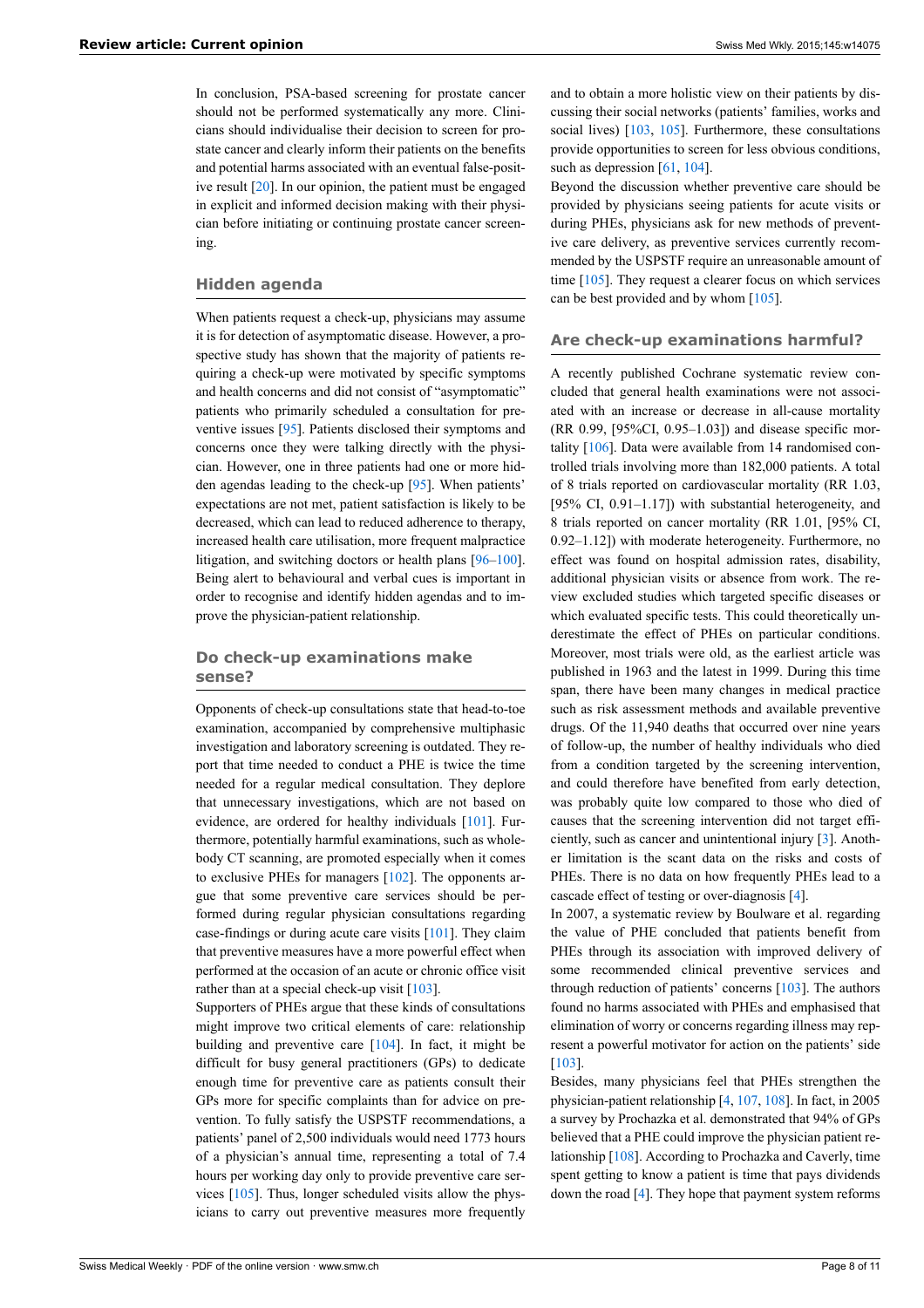<span id="page-8-16"></span><span id="page-8-15"></span><span id="page-8-14"></span>will incentivise value over volume and eventually translate into more time available to establish a healing relationship. In the meantime, one way for physicians to carve out some time might be to avoid performing non-beneficial examinations and unnecessary tests, and thereby avoiding the timeconsuming task of chasing down false-positive and incidental findings [[4](#page-8-3)]. New initiatives, such as "Smart Medicine" or "Choosing Wisely", have been set up in Switzerland and in the United States, respectively, and should eventually help physicians to promote evidence-based tests performed at PHEs [\[109,](#page-10-20) [110](#page-10-21)].

<span id="page-8-20"></span><span id="page-8-19"></span><span id="page-8-18"></span><span id="page-8-17"></span>**Funding / potential competing interests:** No financial support and no other potential conflict of interest relevant to this article were reported.

<span id="page-8-21"></span>*Correspondence: Lukas Zimmerli, MD, Division of Internal Medicine, Cantonal Hospital Olten, Baslerstrasse 150, CH-4600 Olten, Switzerland, [lukas.zimmerli\[at\]spital.so.ch](mailto:lukas.zimmerli@spital.so.ch)*

#### <span id="page-8-23"></span><span id="page-8-22"></span><span id="page-8-0"></span>**References**

- <span id="page-8-24"></span>1 Mehrotra A, Zaslavsky AM, Ayanian JZ. Preventive health examinations and preventive gynecological examinations in the United States. Arch Intern Med. 2007;167:1876–83.
- <span id="page-8-25"></span><span id="page-8-1"></span>2 IMS Health. Top 10 reasons for physician visits in Canada. In, Canadian disease and therapeutic index; 2009. Available from: [ht](http://www.stacommunications.com/journals/cpm/2010/04–April-2010/CPM_035.pdf)[tp://www.stacommunications.com/journals/cpm/2010/04–April-2010/](http://www.stacommunications.com/journals/cpm/2010/04–April-2010/CPM_035.pdf) [CPM\\_035.pdf](http://www.stacommunications.com/journals/cpm/2010/04–April-2010/CPM_035.pdf)
- <span id="page-8-26"></span><span id="page-8-2"></span>3 Sox HC. The health checkup: was it ever effective? Could it be effective? JAMA. 2013;309:2496–7.
- <span id="page-8-27"></span><span id="page-8-3"></span>4 Prochazka AV, Caverly T. General health checks in adults for reducing morbidity and mortality from disease: summary review of primary findings and conclusions. JAMA Intern Med. 2013;173:371–2.
- <span id="page-8-28"></span><span id="page-8-4"></span>5 Dobell H. Lectures on the Germs and Vestiges of Disease, and on the Prevention of the Invasion and Fatality of Disease by Periodical Examinations. London: Churchill; 1861.
- <span id="page-8-5"></span>6 Han PK. Historical changes in the objectives of the periodic health examination. Ann Intern Med. 1997;127:910–7.
- <span id="page-8-29"></span><span id="page-8-6"></span>7 Edie E. Health examinations past and present and their promotion in Pennsylvania. Am J Publ Health. 1925;15:602–6.
- <span id="page-8-7"></span>8 Fisk EC, Crawford JR, How to Make the Periodic Health Examination; A Manual of Procedure. New York: Macmillan; 1927.
- <span id="page-8-30"></span><span id="page-8-8"></span>9 Knight A. The value of the periodic examinations in life insurance policyholders. Proceedings of the Association of Life Insurance Medical Directors of America 1921–22;8:25.
- <span id="page-8-31"></span><span id="page-8-9"></span>10 Emerson H. Periodic medical examinations of apparently healthy persons. JAMA. 1923;80:1376–81.
- <span id="page-8-32"></span><span id="page-8-10"></span>11 Wilson JMG, Jungner G. Principles and Practice of Screening for Disease. Geneva: World Health Organization; 1968
- <span id="page-8-33"></span><span id="page-8-11"></span>12 Frame PS, Carlson SJ. A critical review of periodic health screening using specific screening criteria. Part 4: selected miscellaneous diseases. J Fam Pract. 1975;2:283–9.
- <span id="page-8-34"></span>13 Frame PS, Carlson SJ. A critical review of periodic health screening using specific screening criteria. 3. Selected diseases of the genitourinary system. J Fam Pract. 1975;2:189–94.
- <span id="page-8-35"></span>14 Frame PS, Carlson SJ. A critical review of periodic health screening using specific screening criteria. Part 2: Selected endocrine, metabolic and gastrointestinal diseases. J Fam Pract. 1975;2:123–9.
- <span id="page-8-12"></span>15 Frame PS, Carlson SJ. A critical review of periodic health screening using specific screening criteria. Part 1: Selected diseases of respiratory, cardiovascular, and central nervous systems. J Fam Pract. 1975;2:29–36.
- <span id="page-8-36"></span><span id="page-8-13"></span>16 The periodic health examination. Canadian Task Force on the Periodic Health Examination. Can Med Assoc J. 1979;121:1193–254.
- 17 U.S. Preventive Service Task Force. Guide to clinical preventive services: an assessment of the effectiveness of 169 interventions: report of the U.S. Preventive Services Task Force. Baltimore: Williams & Wilkins; 1989
- 18 U.S. Preventive Service Task Force [Internet]. [ht](http://www.uspreventiveservicetaskforce.org/congressrep.htm)[tp://www.uspreventiveservicetaskforce.org/congressrep.htm](http://www.uspreventiveservicetaskforce.org/congressrep.htm)
- 19 U.S. Preventive Service Task Force [Internet]. [ht](http://www.uspreventiveservicestaskforce.org/uspstf/grades.htm)[tp://www.uspreventiveservicestaskforce.org/uspstf/grades.htm](http://www.uspreventiveservicestaskforce.org/uspstf/grades.htm)
- 20 Swiss Medical Board [Internet]. <http://www.medical-board.ch>.
- 21 Tengs TO, Adams ME, Pliskin JS, Safran DG, Siegel JE, Weinstein MC, et al. Five-hundred life-saving interventions and their cost-effectiveness. Risk Anal. 1995;15:369–90.
- 22 Moyer VA. Behavioral counseling interventions to promote a healthful diet and physical activity for cardiovascular disease prevention in adults: U.S. Preventive Services Task Force recommendation statement. Ann Intern Med. 2012;157:367–71.
- 23 U.S. Preventive Service Task Force. Behavioral counseling in primary care to promote a healthy diet: recommendations and rationale. Am J Prev Med. 2003;24:93–100.
- 24 Stead LF, Buitrago D, Preciado N, Sanchez G, Hartmann-Boyce J, Lancaster T. Physician advice for smoking cessation. Cochrane Database Syst Rev 2013;5:CD000165
- 25 Bundesamt für Gesundheit [Internet]. <http://www.bag.admin.ch>.
- 26 Schroeder SA. What to do with a patient who smokes. JAMA: the journal of the American Medical Association. 2005;294:482–7.
- 27 Counseling and interventions to prevent tobacco use and tobaccocaused disease in adults and pregnant women: U.S. Preventive Services Task Force reaffirmation recommendation statement. Ann Intern Med. 2009;150:551–5.
- 28 Fiore MC, Baker TB. Clinical practice. Treating smokers in the health care setting. N Engl J Med. 2011;365:1222–31.
- 29 Mokdad AH, Marks JS, Stroup DF, Gerberding JL. Actual causes of death in the United States, 2000. JAMA: the journal of the American Medical Association 2004;291:1238–45.
- 30 Bertholet N, Daeppen JB, Wietlisbach V, Fleming M, Burnand B. Reduction of alcohol consumption by brief alcohol intervention in primary care: systematic review and meta-analysis. Arch Intern Med. 2005;165:986–95.
- 31 Kaner E, Bland M, Cassidy P, Coulton S, Deluca P, Drummond C, et al. Screening and brief interventions for hazardous and harmful alcohol use in primary care: a cluster randomised controlled trial protocol. BMC public health. 2009:9:287.
- 32 Fleming MF, Mundt MP, French MT, Manwell LB, Stauffacher EA, Barry KL. Brief physician advice for problem drinkers: long-term efficacy and benefit-cost analysis. Alcohol Clin Exp Res. 2002;26:36–43.
- 33 Moyer VA. Screening and behavioral counseling interventions in primary care to reduce alcohol misuse: U.S. preventive services task force recommendation statement. Ann Intern Med. 2013;159:210–8.
- 34 Babor TF, Higgins-Biddle JC, Saunders JB, Monteiro, MG. Audit-The Alcohol Use Disorders Identification Test. Guidelines for Use in Primary Care. Geneva: World Health Organization; 2001.
- 35 Maisto SA, Saitz R. Alcohol use disorders: screening and diagnosis. The American journal on addictions / American Academy of Psychiatrists in Alcoholism and Addictions 2003;12(Suppl 1):S12–25.
- 36 Behavioral counseling to prevent sexually transmitted infections: U.S. Preventive Services Task Force recommendation statement. Ann Intern Med. 2008;149:491–496, W495.
- 37 Kamb ML, Fishbein M, Douglas JM, Jr., Rhodes F, Rogers J, Bolan G, et al. Efficacy of risk-reduction counseling to prevent human immunodeficiency virus and sexually transmitted diseases: a randomized controlled trial. Project RESPECT Study Group. JAMA. 1998;280:1161–7.
- 38 Lin JS, Whitlock E, O'Connor E, Bauer V. Behavioral counseling to prevent sexually transmitted infections: a systematic review for the U.S. Preventive Services Task Force. Ann Intern Med. 2008;149:497–508, W496–499.
- 39 Gross PA, Hermogenes AW, Sacks HS, Lau J, Levandowski RA. The efficacy of influenza vaccine in elderly persons. A meta-analysis and review of the literature. Ann Intern Med. 1995;123:518–27.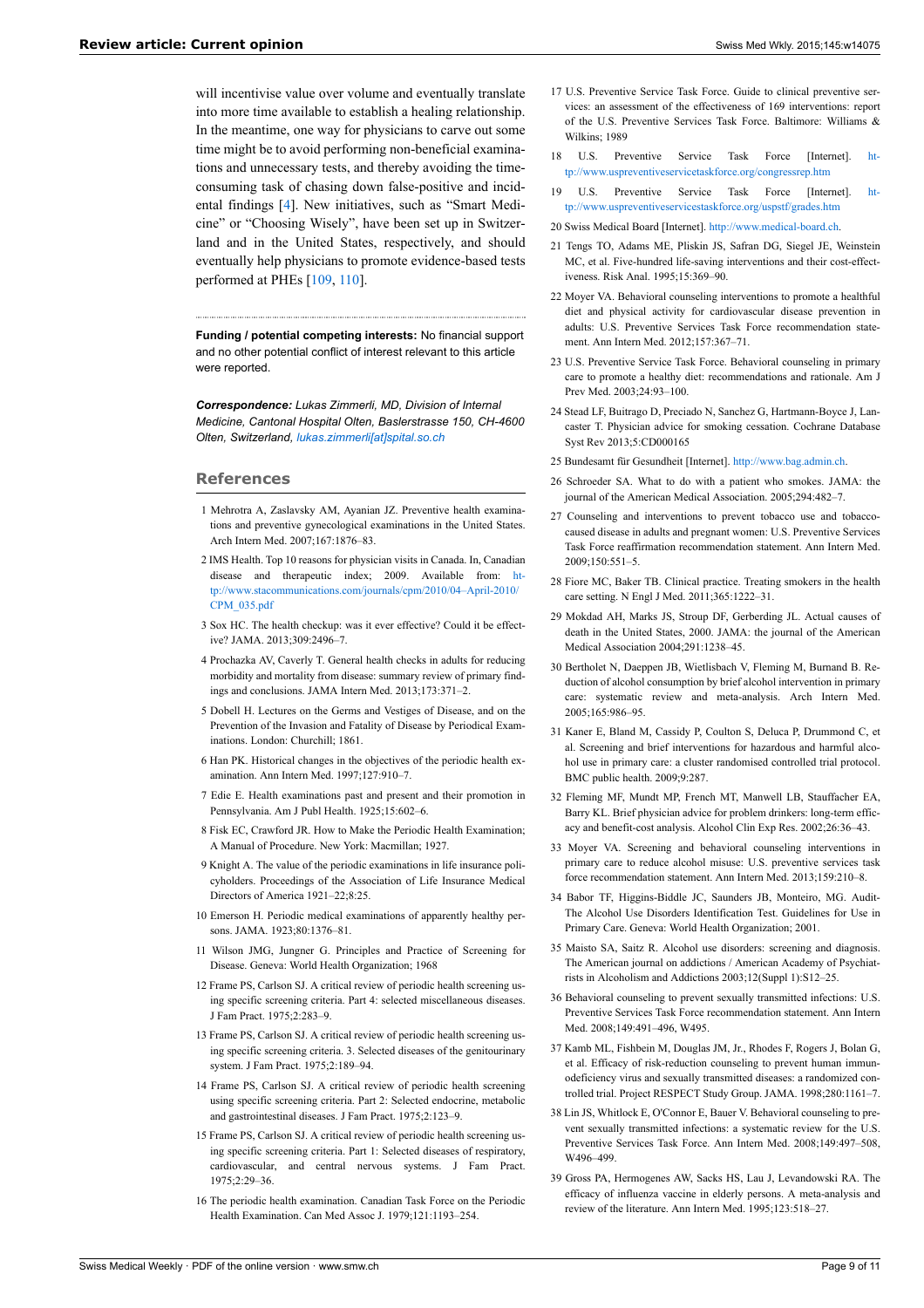- <span id="page-9-0"></span>40 Gardner P, Schaffner W. Immunization of adults. N Engl J Med. 1993;328:1252–8.
- <span id="page-9-1"></span>41 Eng P, Lim LH, Loo CM, Low JA, Tan C, Tan EK, et al. Role of pneumococcal vaccination in prevention of pneumococcal disease among adults in Singapore. Int J Gen Med. 2014;7:179–91.
- <span id="page-9-2"></span>42 Australian Government- The department of health [Internet]. [ht](http://www.immunise.health.gov.au)[tp://www.immunise.health.gov.au](http://www.immunise.health.gov.au).
- <span id="page-9-23"></span><span id="page-9-3"></span>43 Mancia G, Fagard R, Narkiewicz K, Redon J, Zanchetti A, Bohm M, et al. 2013 ESH/ESC Guidelines for the management of arterial hypertension: the Task Force for the management of arterial hypertension of the European Society of Hypertension (ESH) and of the European Society of Cardiology (ESC). J Hypertens. 2013;31:1281–357.
- <span id="page-9-4"></span>44 The Seventh Report of the Joint National Committee on Prevention, Detection, Evaluation, and Treatment of High Blood Pressure. Bethesda (MD): 2004
- <span id="page-9-24"></span><span id="page-9-5"></span>45 Screening for high blood pressure: U.S. Preventive Services Task Force reaffirmation recommendation statement. Ann Intern Med. 2007;147:783–6.
- <span id="page-9-25"></span><span id="page-9-6"></span>46 Screening for abdominal aortic aneurysm: recommendation statement. Ann Intern Med. 2005;142:198–202.
- <span id="page-9-7"></span>47 Fleming C, Whitlock E, Beil T, Lederle F. Screening for Abdominal Aortic Aneurysm: A Best-Evidence Systematic review for the U.S. Preventive Service Task Force. AHRQ Pub No 05–0569–B 2005.
- <span id="page-9-8"></span>48 Flegal KM, Graubard BI, Williamson DF, Gail MH. Cause-specific excess deaths associated with underweight, overweight, and obesity. JAMA. 2007;298:2028–37.
- <span id="page-9-9"></span>49 Barton M. Screening for obesity in children and adolescents: US Preventive Services Task Force recommendation statement. Pediatrics. 2010;125:361–7.
- <span id="page-9-26"></span><span id="page-9-10"></span>50 Moyer VA. Screening for and management of obesity in adults: U.S. Preventive Services Task Force recommendation statement. Ann Intern Med. 2012;157:373–8.
- <span id="page-9-27"></span><span id="page-9-11"></span>51 Helfand M, Carson S. Screening for Lipid Disorders in Adults: Selective Undate of 2001 U.S. Preventive Service Task Force Review. AHRQ Publication No 08–05114–EF-1 2008
- <span id="page-9-28"></span><span id="page-9-13"></span><span id="page-9-12"></span>52 Swiss Atherosclerosis Association [Internet]. <http://www.agla.ch>.
- <span id="page-9-29"></span>53 Reiner Z, Catapano AL, De Backer G, Graham I, Taskinen MR, Wiklund O, et al. ESC/EAS Guidelines for the management of dyslinidaemias: the Task Force for the management of dyslipidaemias of the European Society of Cardiology (ESC) and the European Atherosclerosis Society (EAS). Eur Heart J. 2011;32:1769–818.
- <span id="page-9-14"></span>54 Downs JR, Clearfield M, Weis S, Whitney E, Shapiro DR, Beere PA, et al. Primary prevention of acute coronary events with lovastatin in men and women with average cholesterol levels: results of AFCAPS/ TexCAPS. Air Force/Texas Coronary Atherosclerosis Prevention Study. JAMA. 1998;279:1615–22.
- <span id="page-9-15"></span>55 Doser Joz-Roland N, Büla C, Rodondi N. Faut-il traiter les dyslipidémies chez les personnes âgées et très âgées? Rev Med Suisse. 2009;5:2211–8.
- <span id="page-9-31"></span><span id="page-9-30"></span><span id="page-9-16"></span>56 Ray KK, Seshasai SR, Erqou S, Sever P, Jukema KW, Ford I, et al. Statins and all-cause mortality in high-risk primary prevention: a meta-analysis of 11 randomized controlled trials involving 65,229 participants. Arch Intern Med. 2010;170:1024–31.
- <span id="page-9-32"></span><span id="page-9-17"></span>57 Screening for osteoporosis: U.S. preventive services task force recommendation statement. Ann Intern Med. 2011;154:356–64.
- <span id="page-9-18"></span>58 FRAX- WHO Rechnet zur Bestimmung des Frakturrisikos [Internet]. <http://www.shef.ac.uk/FRAX/?lang=de>.
- <span id="page-9-33"></span><span id="page-9-19"></span>59 National Osteoporosis Foundation. Clinician's Guide to Prevention and Treatment of Osteoporosis. In. Washington, DC: National Osteoporosis Foundation; 2014
- <span id="page-9-34"></span><span id="page-9-20"></span>60 Moyer VA. Vitamin D and calcium supplementation to prevent fractures in adults: U.S. Preventive Services Task Force recommendation statement. Ann Intern Med. 2013;158:691–6.
- <span id="page-9-35"></span><span id="page-9-21"></span>61 Screening for depression in adults: U.S. preventive services task force recommendation statement. Ann Intern Med. 2009;151:784–92.
- <span id="page-9-36"></span><span id="page-9-22"></span>62 Whooley MA, Avins AL, Miranda J, Browner WS. Case-finding instruments for depression. Two questions are as good as many. J Gen Intern Med. 1997;12:439–45.
- 63 Screening for colorectal cancer: U.S. Preventive Services Task Force recommendation statement. Ann Intern Med. 2008;149:627–37.
- 64 Hewitson P, Glasziou P, Irwig L, Towler B, Watson E. Screening for colorectal cancer using the faecal occult blood test, Hemoccult. Cochrane Database Syst Rev 2007:CD001216
- 65 Whitlock EP, Lin JS, Liles E, Beil TL, Fu R. Screening for colorectal cancer: a targeted, updated systematic review for the U.S. Preventive Services Task Force. Ann Intern Med. 2008;149:638–58.
- 66 Manser CN, Bachmann LM, Brunner J, Hunold F, Bauerfeind P, Marbet UA. Colonoscopy screening markedly reduces the occurrence of colon carcinomas and carcinoma-related death: a closed cohort study. Gastrointest Endosc. 2012;76:110–7.
- 67 Jemal A, Bray F, Center MM, Ferlay J, Ward E, Forman D. Global cancer statistics. CA Cancer J Clin. 2011;61:69–90.
- 68 Andrae B, Andersson TM, Lambert PC, Kemetli L, Silfverdal L, Strander B, et al. Screening and cervical cancer cure: population based cohort study. BMJ. 2012;344:e900.
- 69 Johannesson G, Geirsson G, Day N. The effect of mass screening in Iceland, 1965–74, on the incidence and mortality of cervical carcinoma. Int J Cancer. 1978;21:418–25.
- 70 Moyer VA. Screening for cervical cancer: U.S. Preventive Services Task Force recommendation statement. Ann Intern Med. 2012;156:880–891, W312.
- 71 Screening for type 2 diabetes mellitus in adults: U.S. Preventive Services Task Force recommendation statement. Ann Intern Med. 2008;148:846–54.
- 72 Standards of medical care in diabetes 2014. Diabetes Care. 2014;37(Suppl 1):S14–80.
- 73 Moyer VA. Screening for coronary heart disease with electrocardiography: U.S. Preventive Services Task Force recommendation statement. Ann Intern Med. 2012;157:512–8.
- 74 Karius P, Schuetz GM, Schlattmann P, Dewey M. Extracardiac findings on coronary CT angiography: a systematic review. J Cardiovasc Comput Tomogr. 2014;8:174–182 e171–176.
- 75 Garber JR, Cobin RH, Gharib H, Hennessey JV, Klein I, Mechanick JI, et al. Clinical practice guidelines for hypothyroidism in adults: cosponsored by the American Association of Clinical Endocrinologists and the American Thyroid Association. Thyroid. 2012;22:1200–35.
- 76 Aoki Y, Belin RM, Clickner R, Jeffries R, Phillips L, Mahaffey KR. Serum TSH and total T4 in the United States population and their association with participant characteristics: National Health and Nutrition Examination Survey (NHANES 1999–2002). Thyroid. 2007;17:1211–23.
- 77 Hollowell JG, Staehling NW, Flanders WD, Hannon WH, Gunter EW, Spencer CA, et al. Serum TSH, T(4), and thyroid antibodies in the United States population (1988 to 1994): National Health and Nutrition Examination Survey (NHANES III). J Clin Endocrinol Metab. 2002;87:489–99.
- 78 Screening for thyroid disease: recommendation statement. Ann Intern Med. 2004;140:125–7.
- 79 Gencer B, Collet TH, Virgini V, Bauer DC, Gussekloo J, Cappola AR, et al. Subclinical thyroid dysfunction and the risk of heart failure events: an individual participant data analysis from 6 prospective cohorts. Circulation. 2012;126:1040–9.
- 80 Rodondi N, den Elzen WP, Bauer DC, Cappola AR, Razvi S, Walsh JP, et al. Subclinical hypothyroidism and the risk of coronary heart disease and mortality. JAMA. 2010;304:1365–74.
- 81 Selmer C, Olesen JB, Hansen ML,von Kappelgaard LM, Madsen JC, Hansen PR et al. Subclinical and overt thyroid dysfunction and risk of all-cause mortality and cardiovascular events: a large population study. J Clin Endocrinol Metab. 2014;99:2372–82.
- 82 Moyer VA. Screening for lung cancer: U.S. Preventive Services Task Force recommendation statement. Ann Intern Med. 2014;160:330–8.
- 83 American Cancer Society. Cancer Facts & Figures 2013. In. Atlanta, GA: American Cancer Society; 2013.
- 84 Aberle DR, Adams AM, Berg CD, Black WC, Clapp JD, Fagerstrom RM, et al. Reduced lung-cancer mortality with low-dose computed tomographic screening. N Engl J Med. 2011;365:395–409.